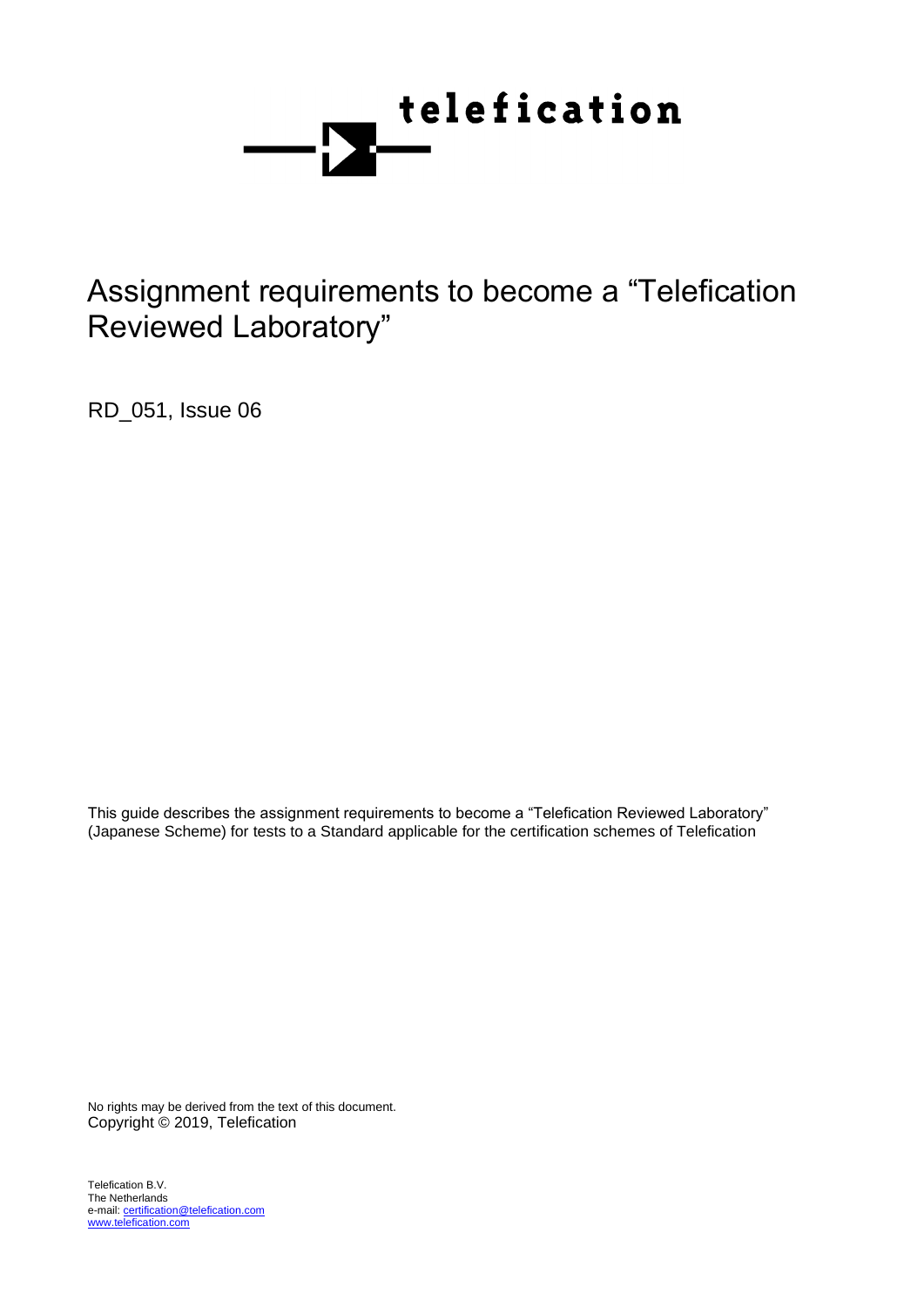

# **Revision record sheet**

NOTE: The person who initiated the document or modified the document is responsible for maintaining this record sheet

| Revision       | <b>Section</b><br>number | Page<br>number          | Date       | Remark(s)                                                                 | issued by |
|----------------|--------------------------|-------------------------|------------|---------------------------------------------------------------------------|-----------|
| $\overline{5}$ |                          | $\overline{2}$          | $11-09-14$ | Revision record sheet added                                               | RV        |
|                | 1.1                      | $\overline{\mathbf{4}}$ | 11-09-14   | EN 45011 replaced by the ISO/IEC 17065                                    | RV        |
| $\,6\,$        | 2.1 & 2.2                | $\overline{5}$          | 23-09-2019 | Section 2.1 (new ISO 17025:2017) and 2.3 updated<br>items to be filled in | AG        |
|                |                          |                         |            |                                                                           |           |
|                |                          |                         |            |                                                                           |           |
|                |                          |                         |            |                                                                           |           |
|                |                          |                         |            |                                                                           |           |
|                |                          |                         |            |                                                                           |           |
|                |                          |                         |            |                                                                           |           |
|                |                          |                         |            |                                                                           |           |
|                |                          |                         |            |                                                                           |           |
|                |                          |                         |            |                                                                           |           |
|                |                          |                         |            |                                                                           |           |
|                |                          |                         |            |                                                                           |           |
|                |                          |                         |            |                                                                           |           |
|                |                          |                         |            |                                                                           |           |
|                |                          |                         |            |                                                                           |           |
|                |                          |                         |            |                                                                           |           |
|                |                          |                         |            |                                                                           |           |
|                |                          |                         |            |                                                                           |           |
|                |                          |                         |            |                                                                           |           |
|                |                          |                         |            |                                                                           |           |
|                |                          |                         |            |                                                                           |           |
|                |                          |                         |            |                                                                           |           |
|                |                          |                         |            |                                                                           |           |
|                |                          |                         |            |                                                                           |           |
|                |                          |                         |            |                                                                           |           |
|                |                          |                         |            |                                                                           |           |
|                |                          |                         |            |                                                                           |           |
|                |                          |                         |            |                                                                           |           |
|                |                          |                         |            |                                                                           |           |

| Issued/modified by | : Axel Gase       |
|--------------------|-------------------|
| Function           | : Quality manager |
| Revision           | : 6               |
| Date               | $: 23 - 09 - 19$  |

Verified by : Willem Jan Jong<br>Function : Manager product Function : Manager product certification<br>Date : 23-09-2019  $: 23 - 09 - 2019$ 

| Released by     | : Axel Gase                 |
|-----------------|-----------------------------|
| Function        | : Quality Assurance Manager |
| Date of release | :23-09-2019                 |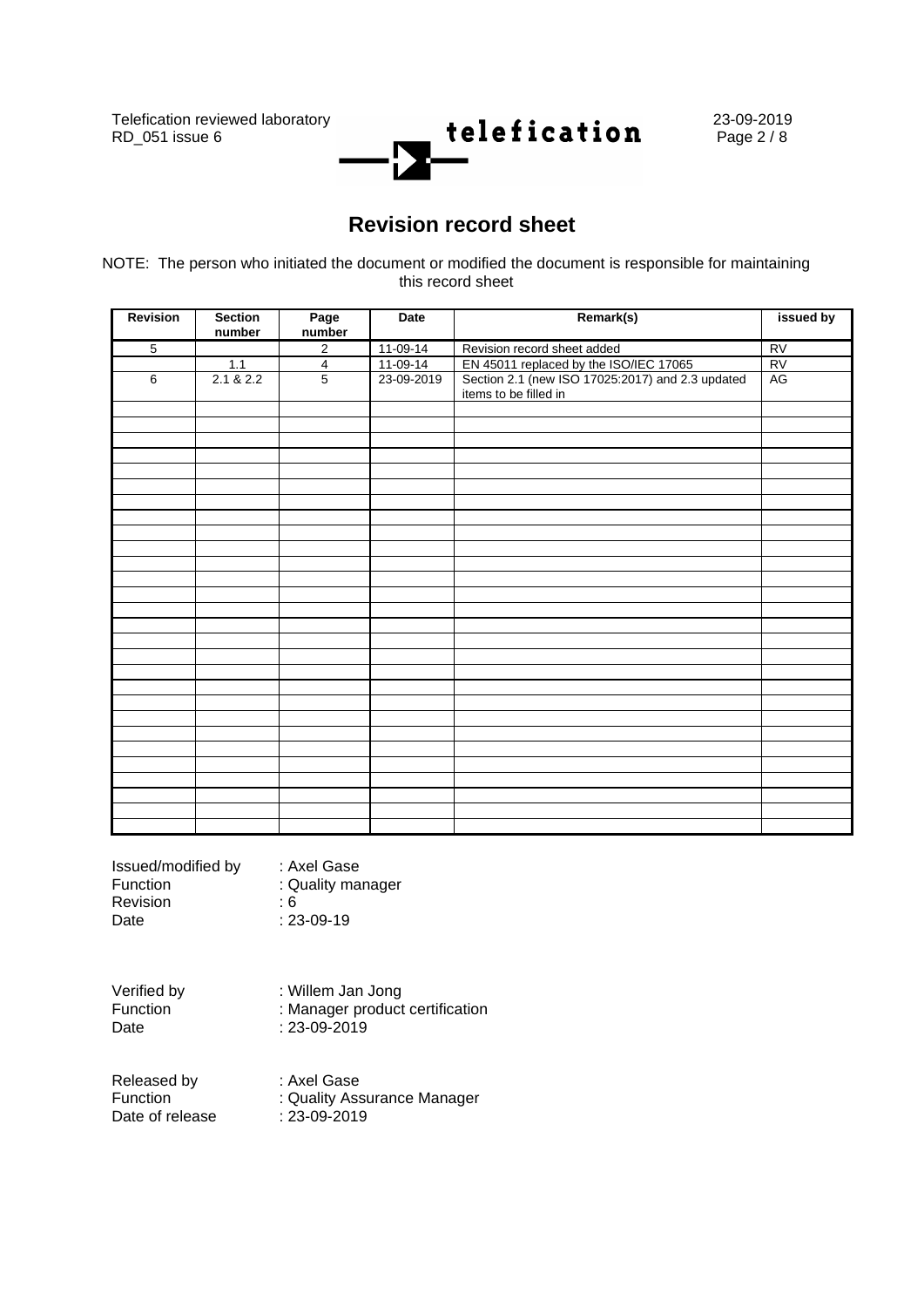Telefication reviewed laboratory<br>RD\_051 issue 6

telefication Ĭ.

# Contents

| $\mathbf{1}$     |                                 |                                                                                        |  |  |  |
|------------------|---------------------------------|----------------------------------------------------------------------------------------|--|--|--|
|                  | 1.1<br>1.2                      |                                                                                        |  |  |  |
| $\overline{2}$   |                                 |                                                                                        |  |  |  |
|                  | 2.1<br>2.2<br>2.3<br>2.4<br>2.5 | INFORMATION TO BE SUBMITTED BY CLIENT BEFORE STARTING THE COMPARISON AT TELEFICATION 5 |  |  |  |
| 3                |                                 |                                                                                        |  |  |  |
|                  | 3.1<br>3.2<br>3.3<br>3.4<br>3.5 | INFORMATION TO BE SUBMITTED BY CLIENT BEFORE STARTING THE COMPARISON AT TELEFICATION 6 |  |  |  |
| $\blacktriangle$ |                                 |                                                                                        |  |  |  |
|                  | 4.1                             |                                                                                        |  |  |  |
| 5                |                                 |                                                                                        |  |  |  |
| 6                |                                 |                                                                                        |  |  |  |
| 7                |                                 |                                                                                        |  |  |  |
|                  | ANNEX A                         |                                                                                        |  |  |  |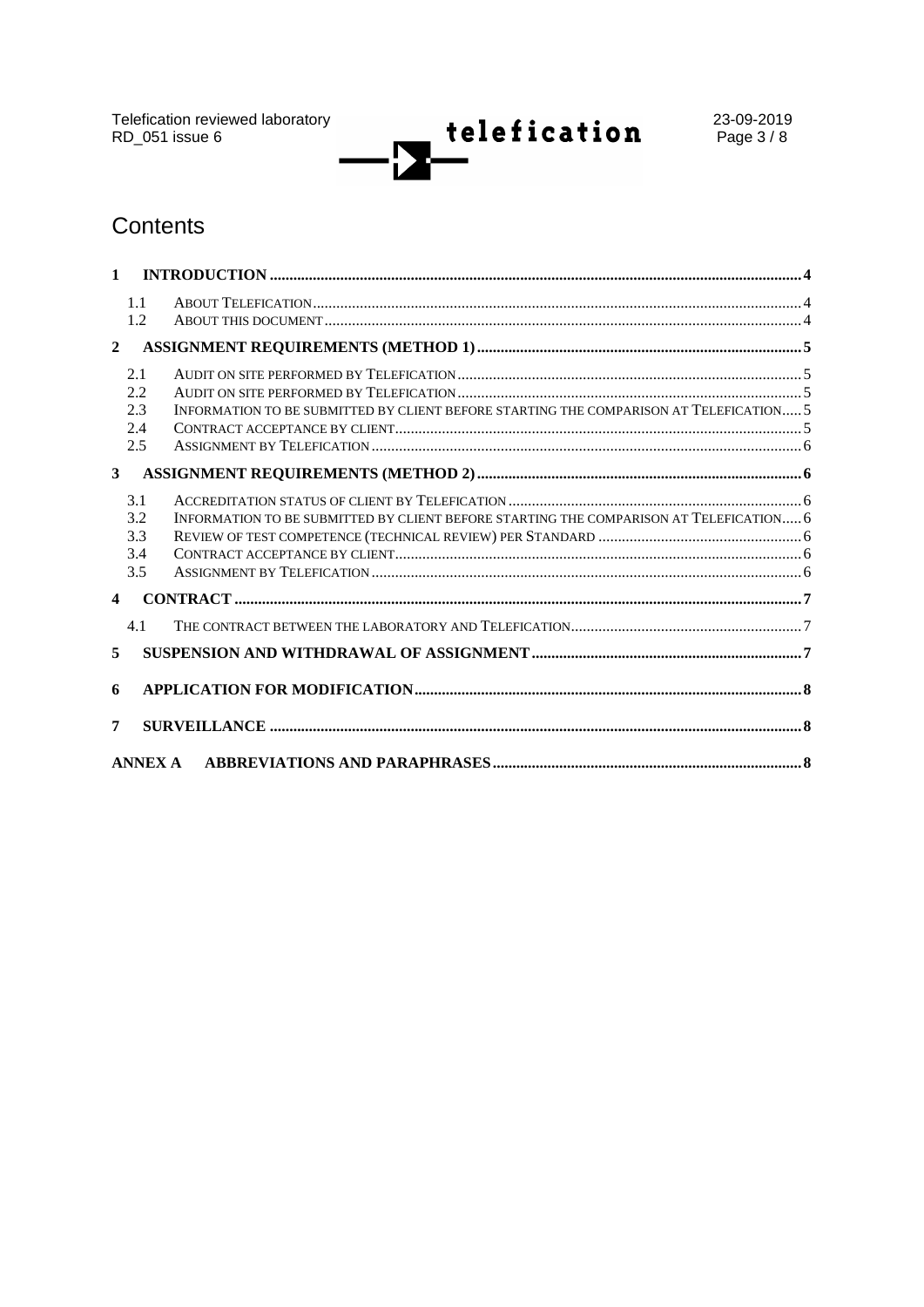

### 1 Introduction

#### 1.1 About Telefication

Telefication Certification is a third party test laboratory and a third party certification and inspection body. The Dutch Council for Accreditation (Raad voor Accreditatie: RvA) has accredited Telefication to ISO/IEC 17025 (laboratory) and ISO/IEC 17065 (product certification). This procedure is under the scope of these accreditations.

Specialising in the area of information technology and telecommunications equipment and systems (IT&T), the activities of Certification cover product and quality system certification as well as product inspection.

Furthermore, Telefication offers a Liaison for approval service for national approval application in various countries and a package of test services.

More information about Telefication is available in *RD\_560, About Telefication.*

#### 1.2 About this document

This document is intended as a guide for Accredited Test Laboratories (Japanese Scheme) to become a "Telefication Reviewed Laboratory" for tests to a Standard, applicable for the certification schemes of Telefication.

#### 1.3 Method of review

Different methods are defined in this procedure to become a TRL listed laboratory. Assignment requirement method 1 is the preferred method.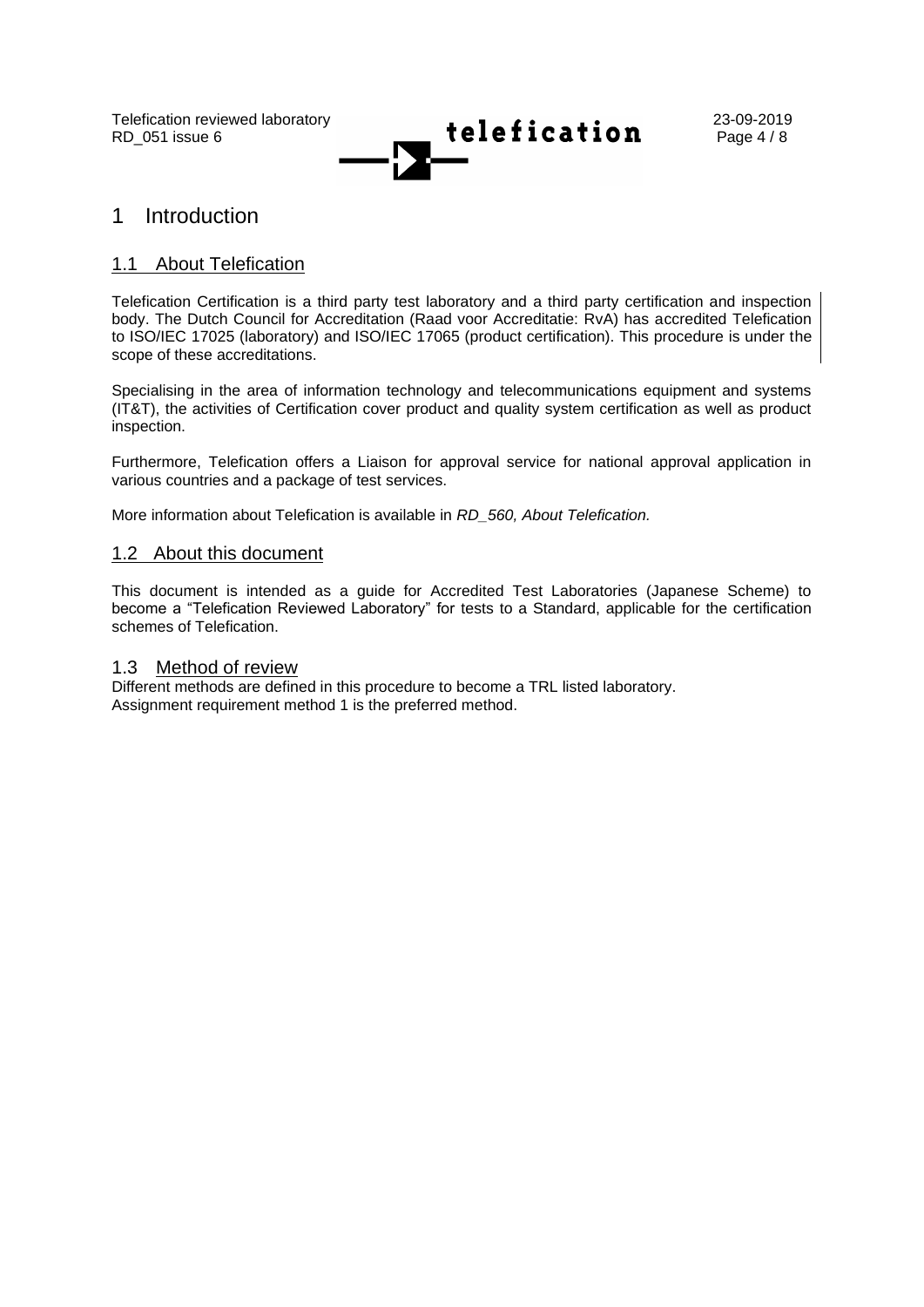

# 2 Assignment Requirements (method 1)

### 2.1 Audit on site performed by Telefication

Telefication auditor will review on site the testability of the related laboratory. During the audit on site, questionnaire(s) of Telefication will be used. In case of an initial audit RF\_055 "TRL technical audit checklist" to be used and RF\_056 "TRL Q-system audit checklist" to be used.

In case of a regular surveillance assessment RF\_055 should be used as a minimum.

In the related checklists some elements of the 17025:2017 are incorporated including standard related questions. The EUT (sample) of Telefication will be tested by the laboratory and e.g. the following subjects will be reviewed:

- Technical competence of the Test Engineer(s)
- Test environment;
- Procedures & instructions:
- Measuring equipment;
- Calibration;
- Document control;
- Reporting;
- Etc.

During the audit also some copies should be provided e.g.:

- Organization chart:
- Accreditation certificate including the annex.

#### 2.2 Audit on site performed by Telefication

At the end of the audit the following documents should be filled in:

RF\_006, Opening / closing document:

RF\_313, Non-conformity report in case of an observation;

RF 314, Assessments report form;

RF\_055, TRL technical audit checklist;

RF\_056, TRL system checklist Telefication;

G.05.02-P-65 Assessor guide.

#### 2.3 Information to be submitted by client before starting the comparison at **Telefication**

Customer will be requested to submit the following information to Telefication:

- Accreditation certificate including the annex;
- Organisation chart.

### 2.4 Contract acceptance by client

Obligations in the Contract (RF\_052) to be signed by client before assignment:

- Client will inform Telefication about accreditation scope changes;
- Client will inform Telefication about information of major changes to Telefication (quality & technical);
- Telefication will be informed in case the "TRL" results are brought into doubt e.g. test equipment being out of calibration.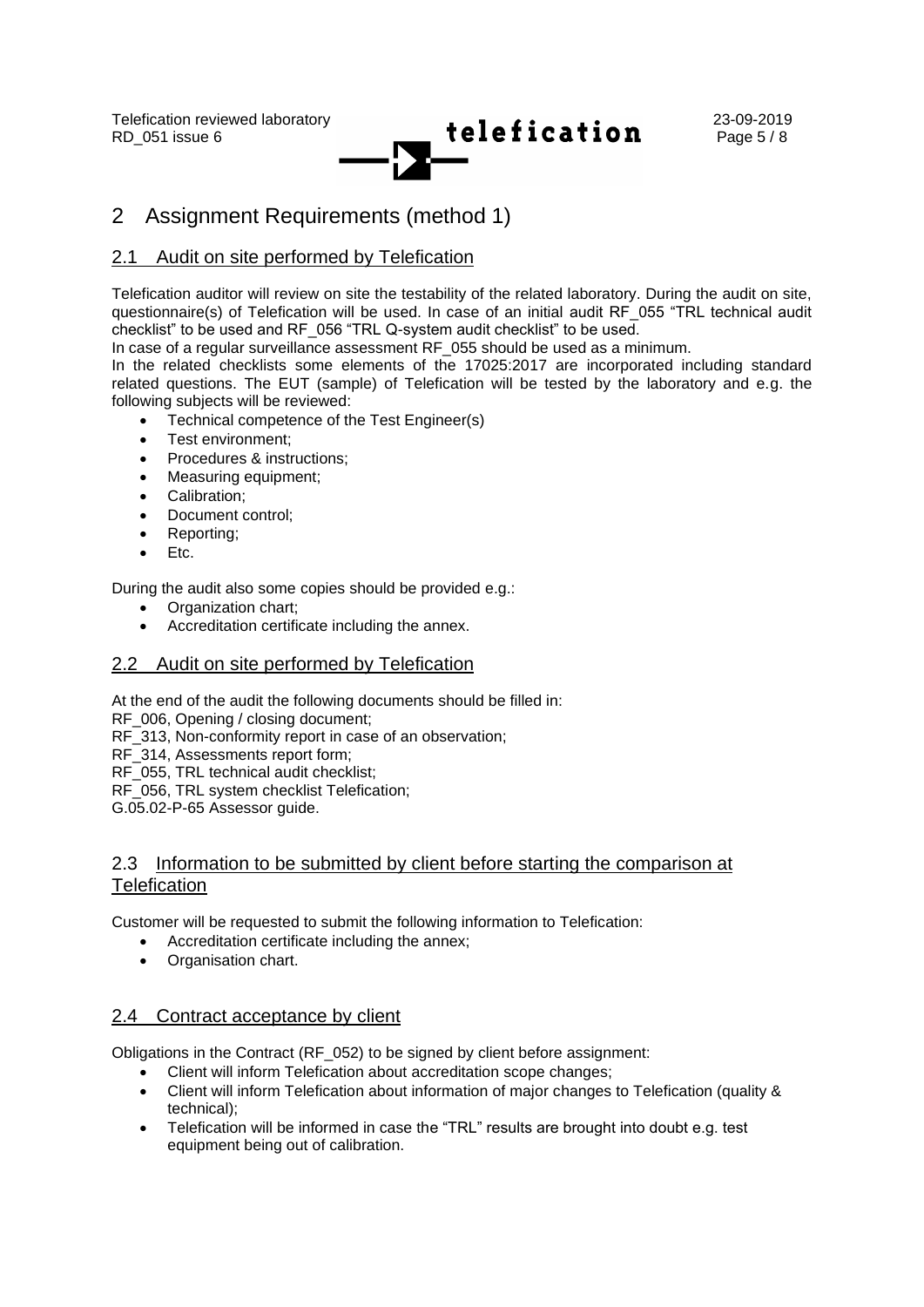

### 2.5 Assignment by Telefication

Assignment for new 3<sup>rd</sup> party laboratories by Telefication in case:

- Contract has been signed by client:
- Audit results are positive (Quality system is in place and followed).

Prolongation for Telefication listed laboratories by Telefication in case:

- Signed contract details are not changed;
- Quality management system is accredited and audit site results are satisfactory (no outstanding actions).

### 3 Assignment Requirements (method 2)

#### 3.1 Accreditation status of client by Telefication

Review of accreditation certificate of client including scope description. In case not accredited the following information to be provided by client:

- Quality manual;
- Organisation chart;
- Training records of test engineers;
- Calibration overview of test equipment;
- Measuring procedure(s).

#### 3.2 Information to be submitted by client before starting the comparison at Telefication

Customer will be requested to submit the following information to Telefication:

- RX\_740;
- RF\_100;
- RF\_748;
- RD 051 (paragraph 2.1 in case not accredited by ILAC member).

#### 3.3 Review of test competence (technical review) per Standard

- 1. "sample product" to be tested by client according to Standard and test report to be submitted to Telefication;
- 2. Same "sample product" to be tested by Telefication including issuing of test report;
- 3. Test results (client/Telefication) to be reviewed by Telefication.

Remark: Above steps to be followed in numerical sequence.

#### 3.4 Contract acceptance by client

Obligations in the Contract (RF\_052) to be signed by client before assignment:

- Client will inform Telefication about accreditation scope changes;
- Client will inform Telefication about information of major changes to Telefication (quality & technical);
- Client agrees with surveillance program in order to maintain the assignment (yearly, confidence check, limited amount of parameters).

### 3.5 Assignment by Telefication

Assignment for new 3<sup>rd</sup> party laboratories by Telefication in case:

- Contract has been signed by client
- Testresults are based on proven technical competence (RF\_055 & RF\_056);
- Quality system is accredited to ISO 17025, or provided quality information is accepted;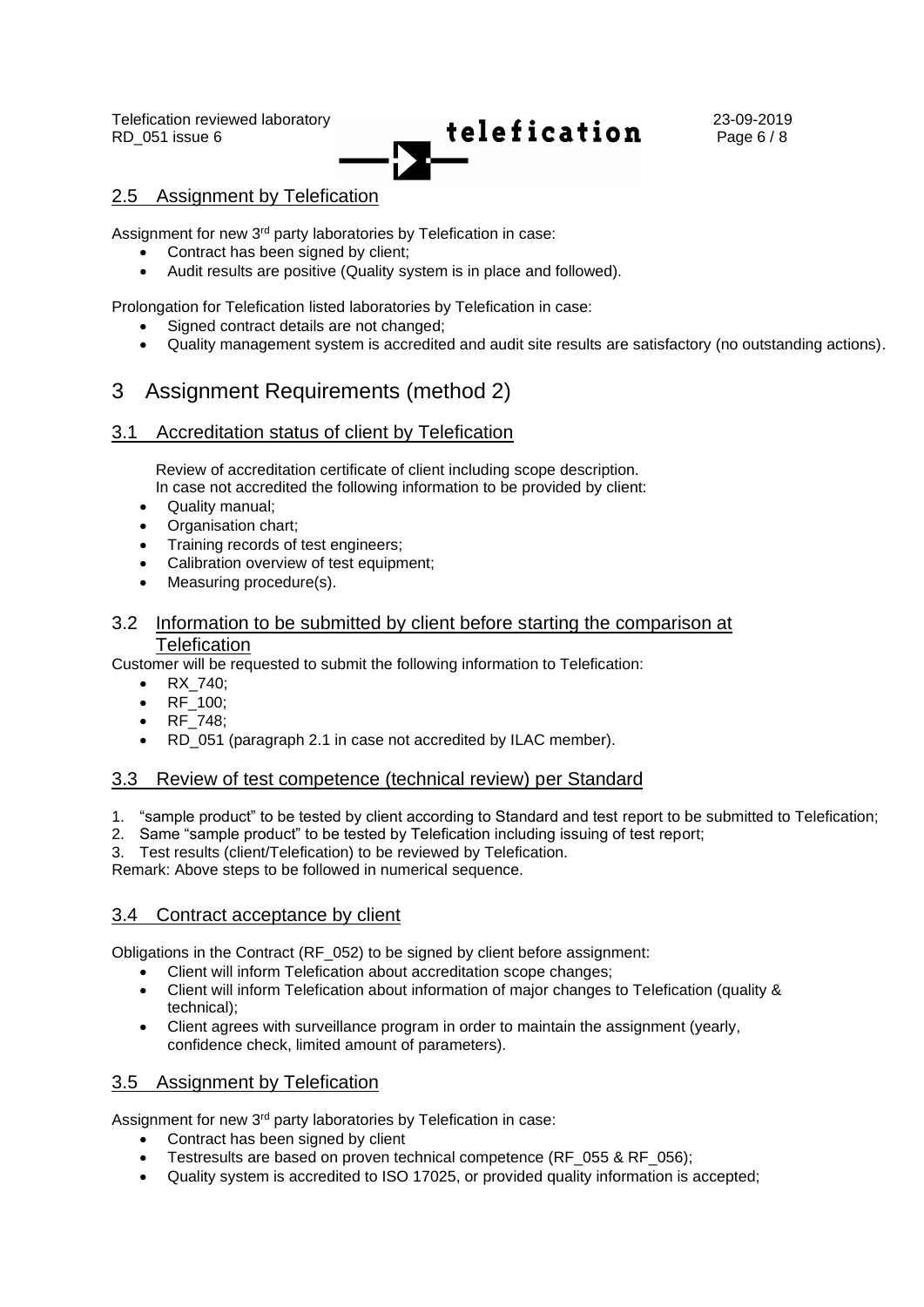

• No outstanding actions in relation to the review.

Prolongation for Telefication listed laboratories by Telefication in case:

- Signed contract details are not changed;
- Assignment still in line with previous listing assignment(s) (RF\_051);
- Testresults are based on proven technical competence (RF, 055 & RF, 056);
- Quality management system is accredited or fulfils the requirements as listed in paragraph 3.1.

### 4 Contract

#### 4.1 The contract between the laboratory and Telefication

Upon establishing compliance with the requirements for laboratories, Telefication will send a contract (RF\_052) to the laboratory. Contracts are valid without predefined time-limit, until:

- a) replaced by another contract between the same contracting partners, or;
- b) cancelled by one of the contracting partners;
- c) the audit result is not line with the expectations of the auditor (RD 051 & TRL checklist(s).

After cancellation is announced the contract will terminate at the end of the second month following the date that the written announcement has been sent or received by Telefication, unless otherwise agreed.

### 5 Suspension and withdrawal of assignment

Any certificate issued by Telefication may immediately be suspended or withdrawn by Telefication when:

- The markings are abused by the certificate holder, or;
- Complaints are received, from e.g. the purchasers, regarding certified and marketed products and these complaints are substantiated by supplementary examinations that reveal noncompliance's, or;
- It was granted on the basis of false or misleading data or documentation provided, or;
- Withdrawal is requested by the certificate holder.

Any certificate expires when:

- The certificate is replaced by another certificate, or;
- The certificate is withdrawn by Telefication.

The certificate holder is informed of intended on actual suspension or withdrawal in writing. In such cases the manufacturer may no longer apply the markings to *any* product involved. In cases of suspension the conditions relating to the reissue of the certification is included in the suspension notification document.